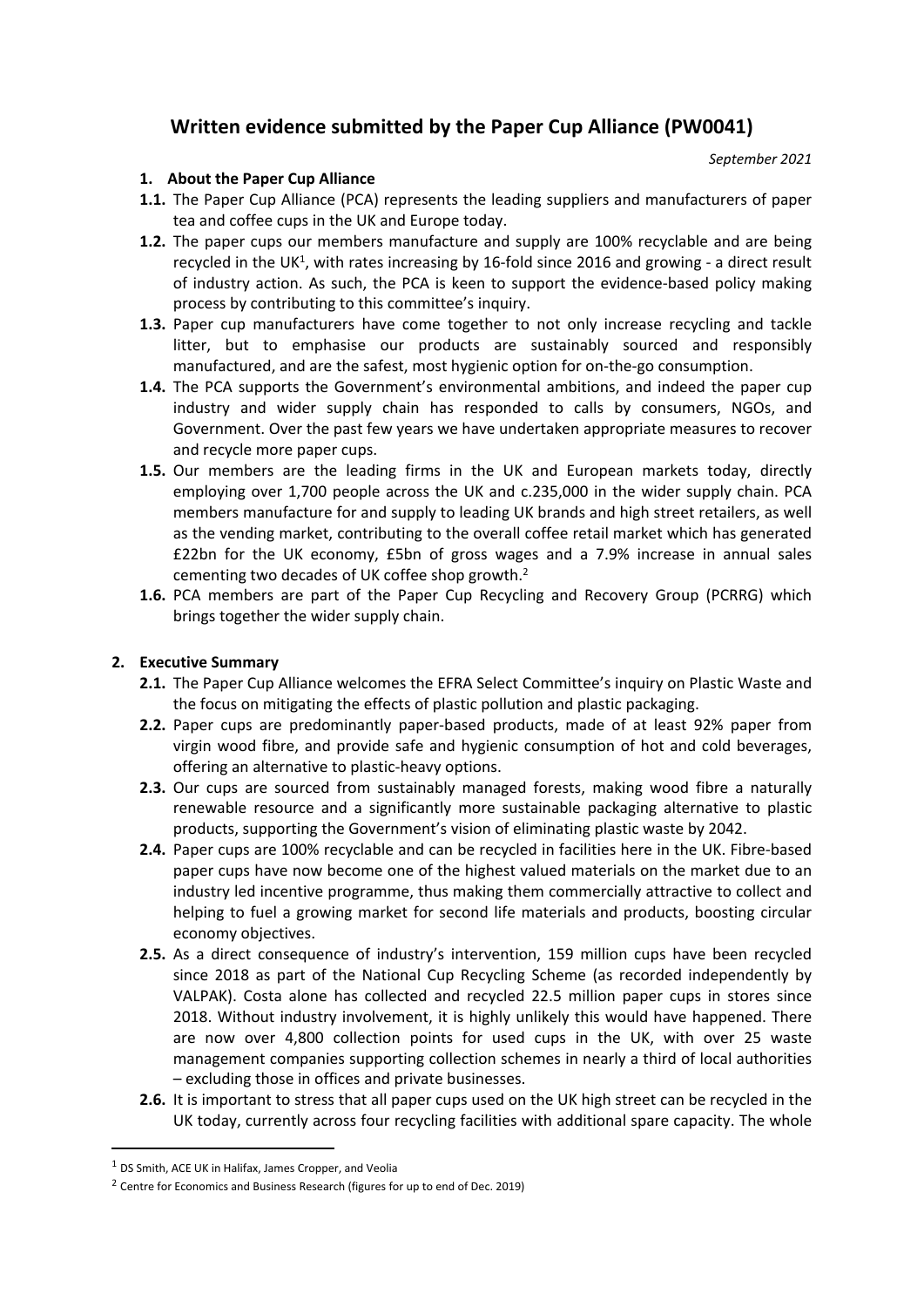coffee shop sector and its supply chain has facilitated this success, including rolling out collection schemes in London, Swansea, Cardiff, Leeds, Edinburgh and Glasgow in recent years.

- **2.7.** The PCA's preferred option for paper cup recycling remains the inclusion of paper cups in the paper waste stream so that a comprehensive solution is developed for all coated paperboard, including cups. This is not currently within the scope of core materials in Defra's plans for consistent collection. We believe this is the best long-term route for capturing and recycling cups, and experience from overseas - particularly from recycling trials in the United States and Belgium - shows that paper cups can be recycled without any additional process equipment in a standard paper mill, and without incurring additional costs or contamination issues.
- **2.8.** As part of eliminating plastic waste in the UK, the PCA believes paper cups provide a sustainable alternative; provide a fully recyclable option to help the Government achieve its ambition of working towards recyclable, reusable, or compostable packaging by 2025; and being fully recyclable in the UK, reduce the potential for exporting waste.
- **3. Supporting alternatives to plastic consumption without resorting to more environmentally damaging options**
	- **3.1.** Paper cups are predominantly paper-based products, made of at least 92% paper from virgin wood fibre. Offering a sustainable alternative to plastic, wood fibre is a naturally renewable resource, sourced from sustainably managed forests. All the wood fibre used by PCA members is grown sustainably and is sourced from sustainably managed forests using fully traceable and certified by FSC, SFI or PEFC wood fibre.
	- **3.2.** This ultimately produces low carbon and sustainable packaging, whilst simultaneously providing a safe and hygienic way to consume beverages. Given the global focus on transitioning to low carbon economies, we want to take the opportunity to highlight the role wood fibre based packaging can play in achieving this, as well as assisting with the Government's circular economy ambitions.
	- **3.3.** High quality wood fibre can be recycled up to seven times into different products before becoming a source for renewable energy or composting, thus further contributing to the Government's net zero ambitions.
	- **3.4.** Originating from fully grown trees, for each felled tree, three new trees are planted. Through this process, all material is used appropriately, making paper cups the lowest carbon and most hygienic choice<sup>3</sup> for drinks as confirmed by a peer-reviewed, independent 2019 Life Cycle Analysis.<sup>4</sup> This report also confirms that paper cups account for only 4% of takeaway coffee's climate impact, and this carbon footprint falls by 54% when the cups are recycled.
	- **3.5.** More recently, an in-depth study carried out independently by the respected European engineering company Ramboll<sup>5</sup> showed reusable tableware generated 177% more CO2e emissions than the paper-based single-use system, consumed 267% more freshwater, produced 132% more fine particulates matter, increased fossil depletion by 238% and terrestrial acidification by 72%.
	- **3.6.** Made from renewable resources, paper-based products also have carbon capture and storage benefits. Indeed, sustainably managed forests in Europe mitigate 13% of European greenhouse gas emissions in line with the European Green Deal objectives.<sup>6</sup> Responsible stewardship means that, in Finland alone, forests are growing by 100 million m3 a year

<sup>3</sup> https://www.eppa-eu.org/safety-and-hygiene/report-professor-david-mcdowell.html

<sup>4</sup>Carried out by VTT Technical Research Center of Finland Ltd

<sup>5</sup> https://www.eppa-eu.org/general/press-release-european-paper-packaging-alliance-12-january-2021.html

<sup>6</sup> European Paper Packaging Alliance